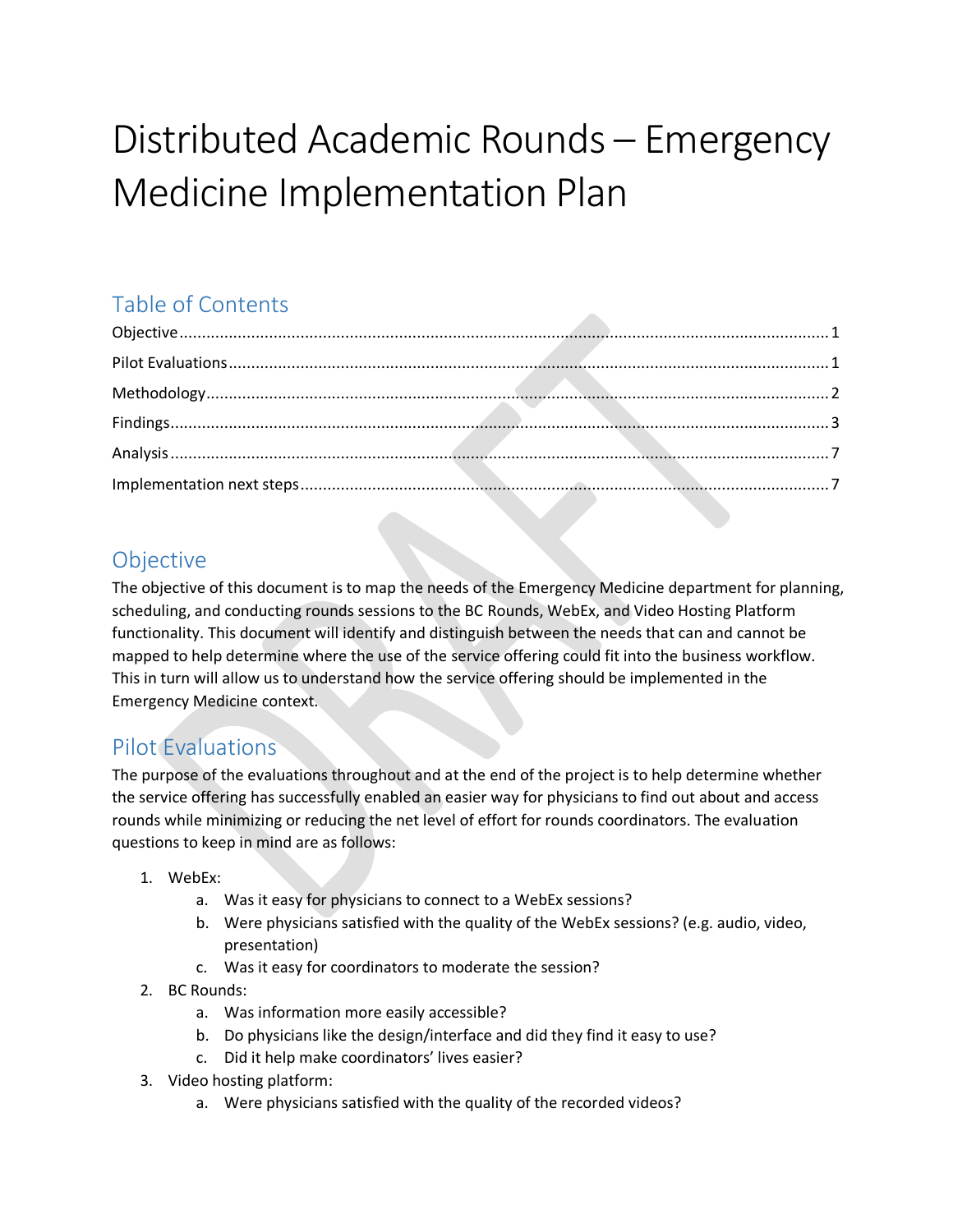b. Was it easy for the physicians to use the video player?

In addition to these system evaluation questions, we need to be mindful of pilot-specific and lessons learned questions to help inform any future roll-outs, such as:

- 1. What worked with this particular implementation?
- 2. What didn't work and can be done better?

The sections below outline the suggested steps for the Emergency Medicine rollout.

#### <span id="page-1-0"></span>Methodology

The current state processes for booking rounds for Emergency Medicine were identified through a onehour consultation with the Emergency Medicine rounds coordinators. A follow-up meeting was held summarizing the current state process and the proposed workflows for the round coordinator's feedback. The confirmed workflow process incorporating the feedback is used in the next section to determine where the service offering can be best integrated to replace current processes.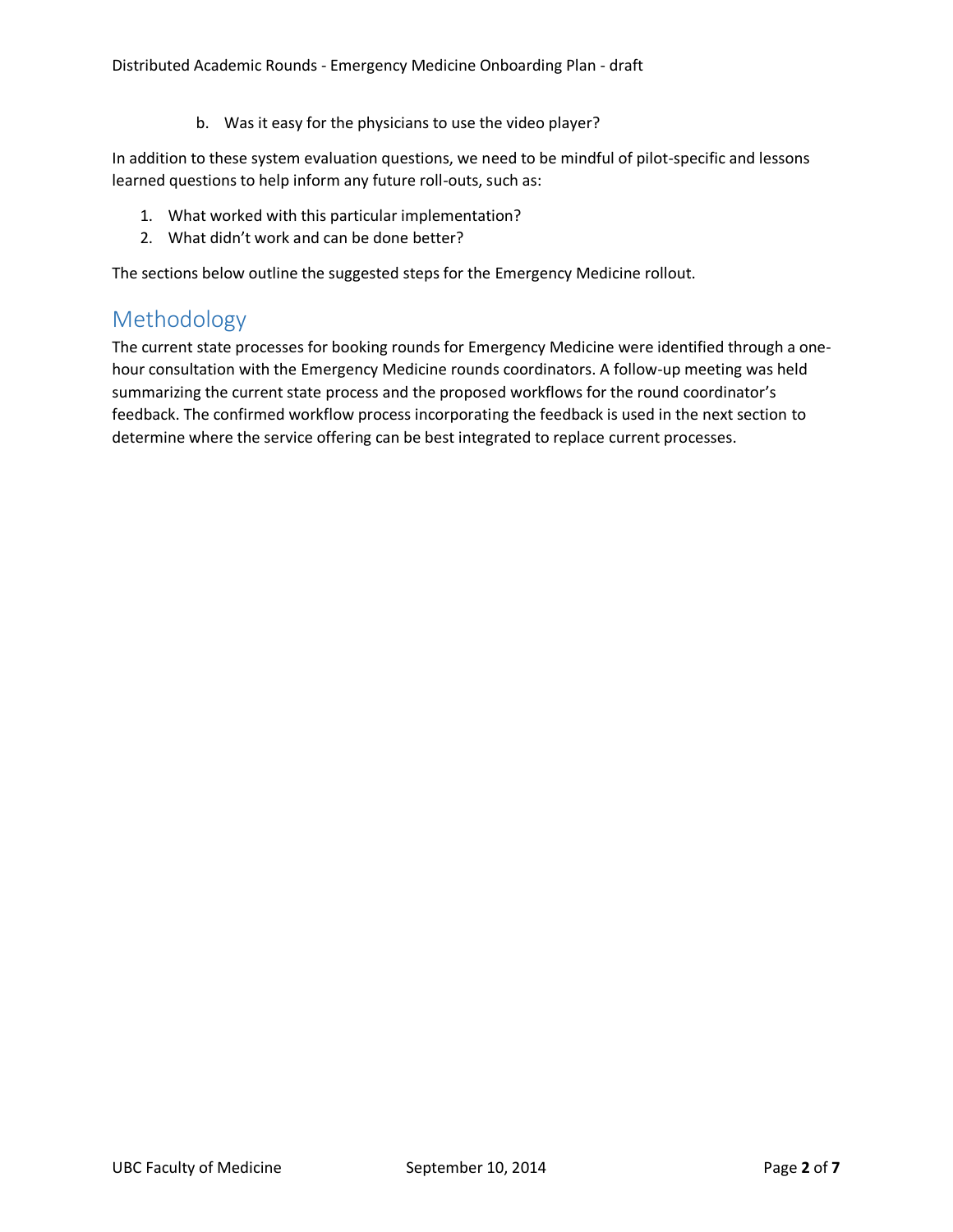## Findings

The current state process for scheduling Emergency Medicine rounds is outlined in the table below. The second column provides a detailed breakdown of how the BC Rounds Calendar can be best used in each of the process steps in an operational state. The steps required to implement the service offering and bring Emergency Medicine to an operational state is detailed in the 'Next Steps' section.

<span id="page-2-0"></span>

| <b>Current state process</b>                                                                                                                                                                                                                                                                                                                                                  | Service offering process changes                                                                                                                                                                                                                                                                                                                                                                                                                                                                                                                                                                                                                                                                    |
|-------------------------------------------------------------------------------------------------------------------------------------------------------------------------------------------------------------------------------------------------------------------------------------------------------------------------------------------------------------------------------|-----------------------------------------------------------------------------------------------------------------------------------------------------------------------------------------------------------------------------------------------------------------------------------------------------------------------------------------------------------------------------------------------------------------------------------------------------------------------------------------------------------------------------------------------------------------------------------------------------------------------------------------------------------------------------------------------------|
| The department head (Jim Christenson) is responsible for<br>1.<br>confirming speakers and dates. The VGH rounds coordinator<br>(Mira Pandya) follows up with the speaker to confirm the title<br>and learning objectives. The title and learning objectives are<br>typically confirmed 1-2 months in advance of the event. This<br>information is tracked in a word document. | <b>BC Rounds Calendar:</b><br>Dates and speakers can be inputted directly in calendar once<br>confirmed. The title can be generic (e.g. Emergency Medicine<br>Grand Rounds) until a formal title is confirmed.<br>WebEx:<br>No change/impact.<br><b>Video Hosting Platform:</b><br>No change/impact.                                                                                                                                                                                                                                                                                                                                                                                                |
| The SPH administrative assistant (Phaedra Bennett) books all<br>2.<br>required rooms through the UBC FoM room booking service<br>for all UBC rooms, and contacts non-UBC room bookers to<br>book non-UBC rooms (e.g. Whistler). Phaedra requests for<br>each session to be recorded. The room booking information is<br>tracked via email.                                    | <b>BC Rounds Calendar:</b><br>Once rooms are confirmed, they can be added to the existing<br>calendar entries. The Host Site can be selected from a list of pre-<br>populated locations. The other rooms will need to be added to the<br>event description per the standardized nomenclature.<br>WebEx:<br>In the short term, Emergency Medicine will have access to a unique<br>WebEx account, which will be provided by the project team. In the<br>long term, WebEx will likely be a bookable resource that can be<br>requested through the standard FoM room booking form. Phaedra<br>would include this as part of her booking process.<br><b>Video Hosting Platform:</b><br>No change/impact. |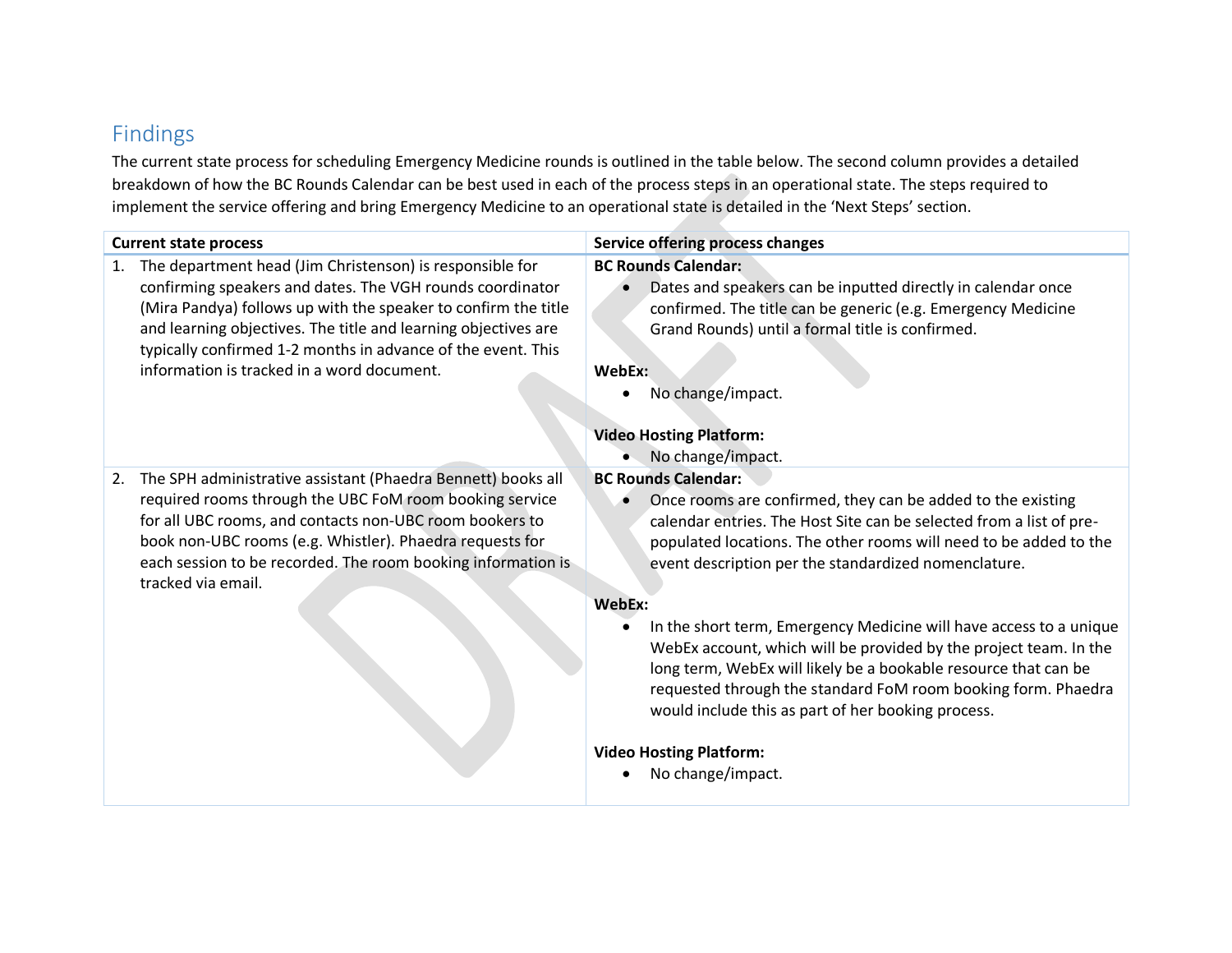| <b>Current state process</b>                                                                                                                                                                                                                    | Service offering process changes                                                                                                                                                                                                                                                                                                                                                                                                                                                                                                                                                                                                                                                                                                                                                                                                                                                                                                                                                                                                                                                                                                                                                       |
|-------------------------------------------------------------------------------------------------------------------------------------------------------------------------------------------------------------------------------------------------|----------------------------------------------------------------------------------------------------------------------------------------------------------------------------------------------------------------------------------------------------------------------------------------------------------------------------------------------------------------------------------------------------------------------------------------------------------------------------------------------------------------------------------------------------------------------------------------------------------------------------------------------------------------------------------------------------------------------------------------------------------------------------------------------------------------------------------------------------------------------------------------------------------------------------------------------------------------------------------------------------------------------------------------------------------------------------------------------------------------------------------------------------------------------------------------|
| The VGH administrative assistant (Chantel Archibald) creates<br>3.<br>an event on the Emergency Medicine Google calendar, which<br>includes the event date, speaker, title, poster, and learning<br>outcomes. The Google calendar is located on | <b>BC Rounds Calendar:</b><br>The current Emergency Medicine Google calendar contains other<br>$\bullet$<br>events in addition to the Grand Rounds events. The purpose of BC<br>Rounds is to only contain Grand Rounds events. All of the events<br>from the Google Calendar should not be migrated into BC Rounds.<br>However, the Grand Rounds events can be created and maintained<br>within BC Rounds. A placeholder event can be created within the<br>existing Google calendar, and Chantel can copy and paste a link to<br>each BC Rounds event to direct physicians to the information on BC<br>Rounds. Chantel will only have to update event information in one<br>location to prevent duplication of work.<br>Within BC Rounds, the event date, division, speaker, title, and<br>$\bullet$<br>learning outcomes can be updated in existing calendar entries once<br>confirmed. The title should replace the generic title so physicians<br>can quickly and easily browse for topics of interest.<br>The speaker name and learning outcomes can be included in the<br>event description box. The BC Rounds calendar can be embedded<br>in any website for automatic updates. |
|                                                                                                                                                                                                                                                 | WebEx:<br>A link to join the WebEx session can be included in the BC Rounds<br>event.                                                                                                                                                                                                                                                                                                                                                                                                                                                                                                                                                                                                                                                                                                                                                                                                                                                                                                                                                                                                                                                                                                  |
|                                                                                                                                                                                                                                                 | <b>Video Hosting Platform:</b><br>A placeholder link to view the video recording can be included in<br>the BC Rounds event. The link will be updated after the session.                                                                                                                                                                                                                                                                                                                                                                                                                                                                                                                                                                                                                                                                                                                                                                                                                                                                                                                                                                                                                |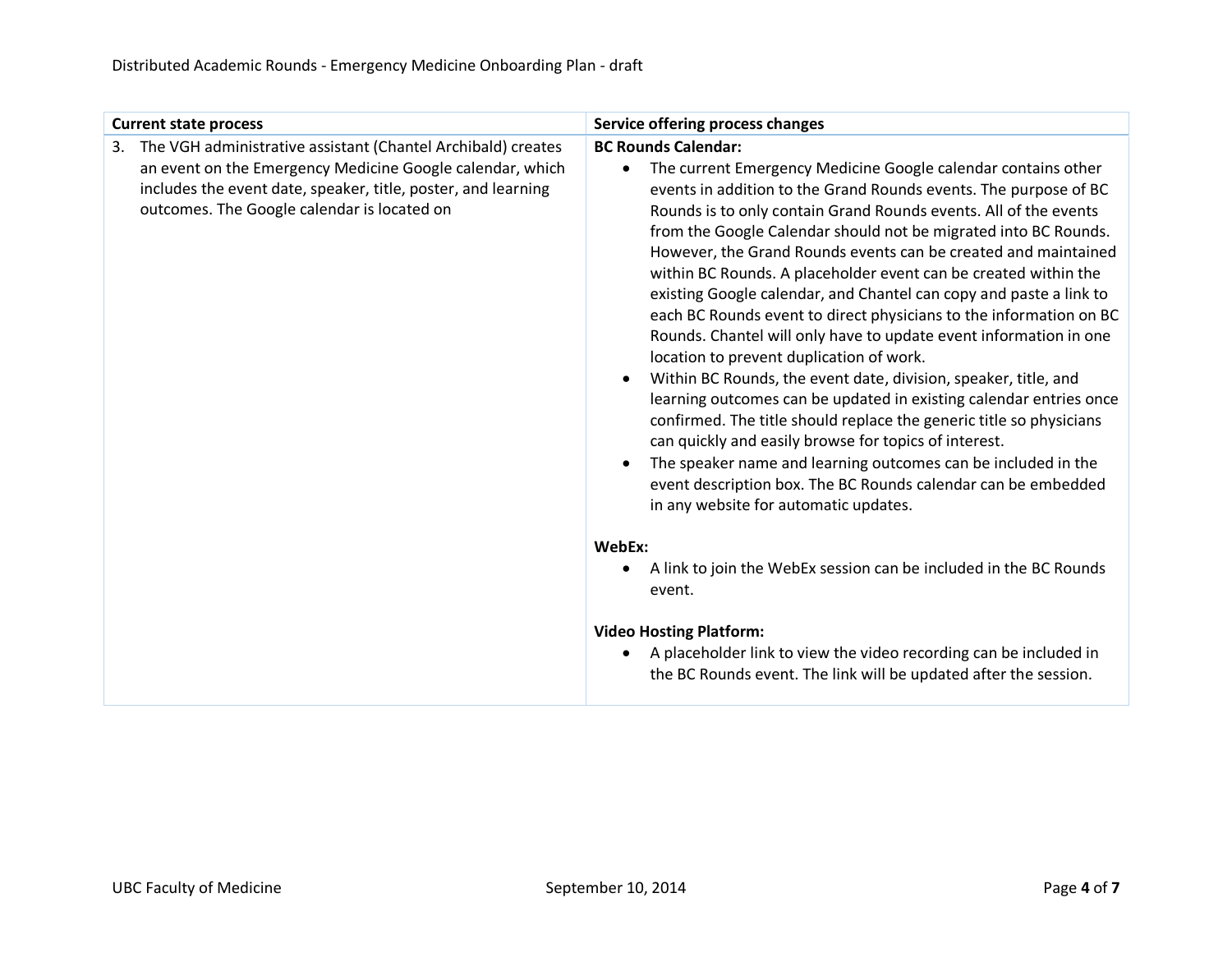| <b>Current state process</b>                                                                                                                                                                                                                                                                                                                                 | Service offering process changes                                                                                                                                                                                                                                                                                                                                                     |
|--------------------------------------------------------------------------------------------------------------------------------------------------------------------------------------------------------------------------------------------------------------------------------------------------------------------------------------------------------------|--------------------------------------------------------------------------------------------------------------------------------------------------------------------------------------------------------------------------------------------------------------------------------------------------------------------------------------------------------------------------------------|
| Mira sends a reminder email through the Emergency Medicine<br>4.<br>mailing list 2 weeks prior to the event. The reminder email<br>includes the event date, speaker, title, and learning outcomes.<br>Mira also provides the list of currently booked rooms, and<br>requests participants to contact her if they would like rooms<br>booked other locations. | <b>BC Rounds Calendar:</b><br>An email template can be created in the calendar to brand a notice<br>that can be printed to physically post. Information in the calendar<br>will be auto-populated to the notice for each event.<br>The calendar sends the event information using the email template                                                                                 |
|                                                                                                                                                                                                                                                                                                                                                              | created at a time pre-determined by the rounds coordinator<br>through the system. Currently, each physician must be manually<br>added as a user within BC Rounds in order to receive the reminder<br>email. The calendar vendor (CalendarWiz) is planning to rollout a<br>mail-to-list feature in November 2014 which will eliminate the<br>need for adding users within the system. |
|                                                                                                                                                                                                                                                                                                                                                              | WebEx:                                                                                                                                                                                                                                                                                                                                                                               |
|                                                                                                                                                                                                                                                                                                                                                              | A link to join the WebEx session can be included in the reminder                                                                                                                                                                                                                                                                                                                     |
|                                                                                                                                                                                                                                                                                                                                                              | that is sent from BC Rounds.                                                                                                                                                                                                                                                                                                                                                         |
|                                                                                                                                                                                                                                                                                                                                                              | <b>Video Hosting Platform:</b>                                                                                                                                                                                                                                                                                                                                                       |
|                                                                                                                                                                                                                                                                                                                                                              | No change/impact.                                                                                                                                                                                                                                                                                                                                                                    |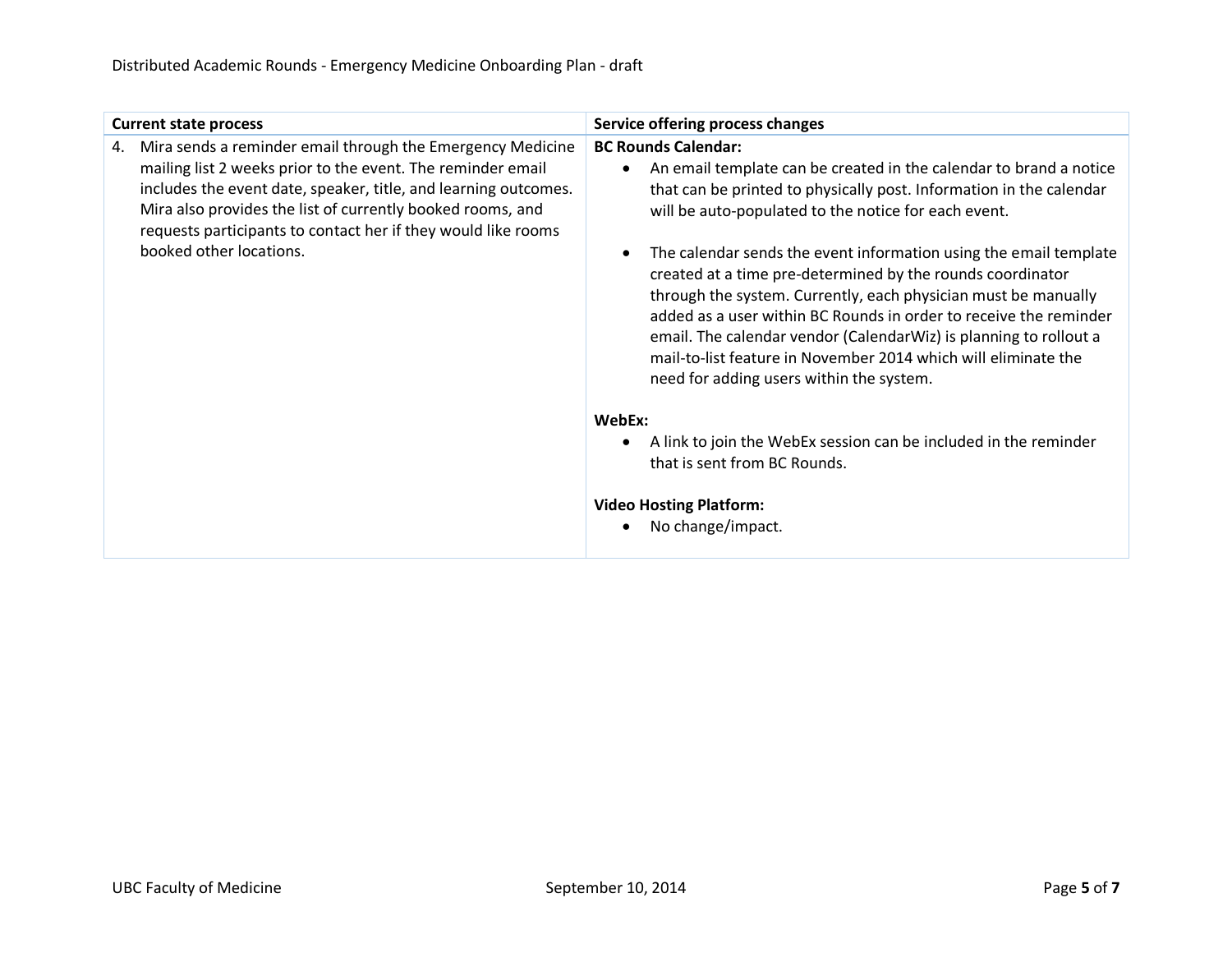| <b>Current state process</b>                                                                                                                                                                                                                                                                                                                                                                                    | Service offering process changes                                                                                                                                                                                                                                                                                                                                                  |
|-----------------------------------------------------------------------------------------------------------------------------------------------------------------------------------------------------------------------------------------------------------------------------------------------------------------------------------------------------------------------------------------------------------------|-----------------------------------------------------------------------------------------------------------------------------------------------------------------------------------------------------------------------------------------------------------------------------------------------------------------------------------------------------------------------------------|
| Jim attends every event at the location the speaker is<br>5.<br>presenting from. A MedIT technician also attends to provide<br>technical support. Events are typically hosted from SPH,                                                                                                                                                                                                                         | <b>BC Rounds Calendar:</b><br>No change.                                                                                                                                                                                                                                                                                                                                          |
| however they are hosted in other locations (e.g. Victoria)<br>depending on the speaker. Before the session, Jim asks the<br>speaker to sign a consent form for uploading a video recording<br>of the session to youtube. Jim gives the signed consent form<br>to Mira after the event.<br>The presentation is around 45 minutes long. The speaker<br>typically uses powerpoint, but may also show documents and | WebEx:<br>A WebEx moderator will be required to facilitate questions via<br>$\bullet$<br>chat, and to mute/unmute user microphones. The WebEx<br>moderator can attend at the event location, and is in addition to<br>Jim's current role. The WebEx moderator will pass along questions<br>from the chat to Jim, who will then decide which questions to ask<br>to the presenter. |
| videos. Document cameras are not used. Jim acts as the<br>moderator during the event and facilitates a 15 minute Q&A<br>after the main presentation.                                                                                                                                                                                                                                                            | <b>Video Hosting Platform:</b><br>No change. The consent form can still be signed by the presenter,<br>and passed along to Mira via Jim.                                                                                                                                                                                                                                          |
| A link to the video recording of the session is sent to Phaedra<br>6.<br>by the UBC FoM room booking team after each session.<br>Phaedra forwards the link to Mira, who forwards it to Chantel.<br>Chantel uploads the video to YouTube and posts a link to it on                                                                                                                                               | <b>BC Rounds Calendar:</b><br>The BC Rounds event can be updated after every session to include<br>a link to the recorded video.                                                                                                                                                                                                                                                  |
| the Emergency Medicine department website. The videos are<br>publicly accessible, however a link to the videos are not sent<br>out.                                                                                                                                                                                                                                                                             | WebEx:<br>No change/impact.                                                                                                                                                                                                                                                                                                                                                       |
|                                                                                                                                                                                                                                                                                                                                                                                                                 | <b>Video Hosting Platform:</b>                                                                                                                                                                                                                                                                                                                                                    |
|                                                                                                                                                                                                                                                                                                                                                                                                                 | MedIT is responsible for hosting and uploading a video recording,<br>$\bullet$<br>and will provide a link to Phaedra. Phaedra can forward the link to<br>Chantel, who can post the link to the Emergency Medicine<br>department website.                                                                                                                                          |